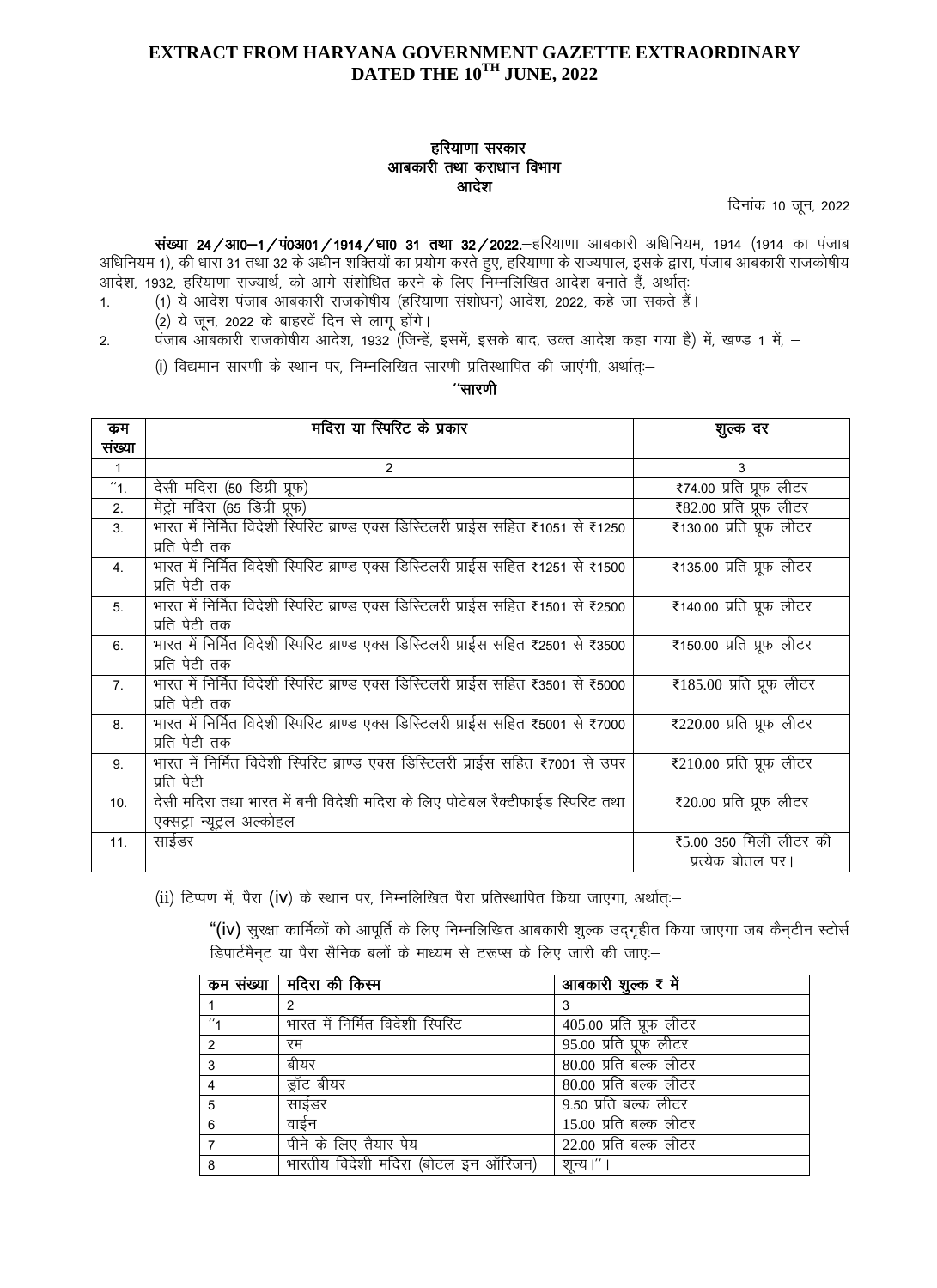4. जिल आदेशों में, खण्ड 1-क में, विद्यमान सारणी में, क्रम संख्या 2 तथा उसके सामने प्रविष्टियों के स्थान पर, निम्नलिखित क्रम संख्या तथा उसके सामने प्रविष्टियॉ प्रतिस्थापित की जाएंगी, अर्थात्≔

|                   |                | J                 |       |      |
|-------------------|----------------|-------------------|-------|------|
| $^{\prime\prime}$ | वाईन<br>बायर , | ₹0.50             | प्रति | बल्क |
|                   |                | $-1111$<br>लेटिर। |       |      |

5. उक्त आदेशों में, खण्ड 1–ड में, विद्यमान सारणी में, क्रम संख्या 11 तथा उसके सामने प्रविष्टियों के स्थान पर, निम्नलिखित कम संख्या तथा उसके सामने प्रविष्टियाँ प्रतिस्थापित की जाएंगी, अर्थात्≔

|                      |                | $\epsilon$<br>J          |       |      |
|----------------------|----------------|--------------------------|-------|------|
| $^{\prime\prime}$ AA | साईडर<br>वाईन, | ₹2.00<br>$\cdot$<br>लाटर | प्रति | बल्क |

अनुराग रस्तोगी अपर मुख्य सचिव, हरियाणा सरकार,

आबकारी तथा कराधान विभाग।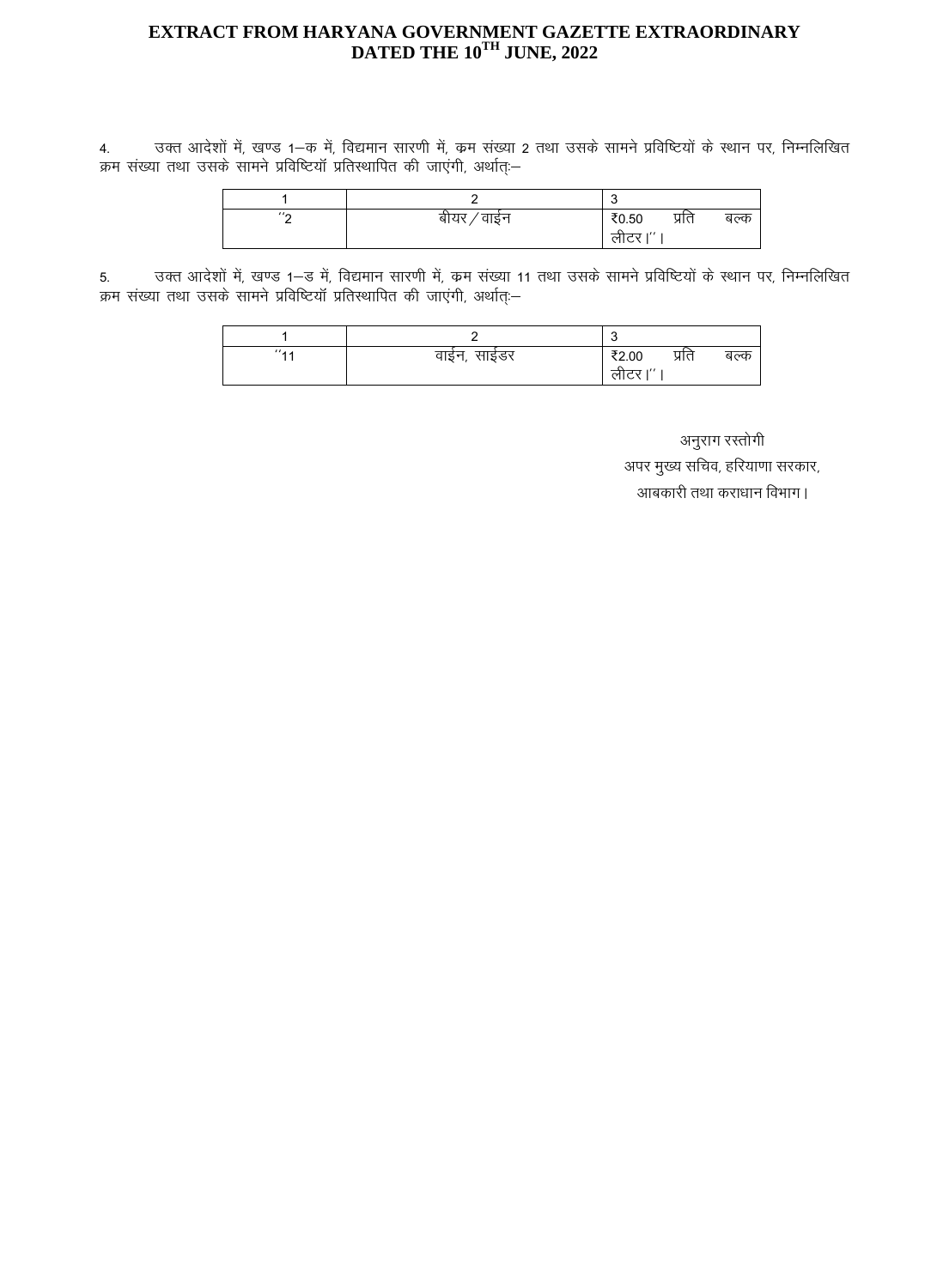#### **HARYANA GOVERNMENT EXCISE AND TAXATION DEPARTMENT Order**

The  $10^{th}$  June,  $2022$ 

**No.24/X-l/P.A.l/1914/Ss.31 and 32/2022.-** In exercise of the powers conferred under sections 31 and 32 of the Haryana Excise Act, 1914 (Punjab Act 1 of 1914), the Governor of Haryana hereby makes the following orders further to amend the Punjab Excise Fiscal Orders, 1932, in their application to the State of Haryana, namely : -

- 1. (1) These orders may be called the Punjab Excise Fiscal (Haryana Amendment) Orders, 2022.
- (2) They shall come into force with effect from the  $12<sup>th</sup>$  day of June, 2022.
- 2. In the Punjab Excise Fiscal Orders, 1932 (hereinafter called the said orders), in order 1,-

(i) for the existing table, the following table shall be substituted, namely,-

**"Table**

| <b>Serial</b> | Kind of liquor or spirit                               | <b>Rate of duty</b>                               |
|---------------|--------------------------------------------------------|---------------------------------------------------|
| number        |                                                        |                                                   |
| 1             | $\mathfrak{D}$                                         | 3                                                 |
| ~1.           | Country Liquor (50 degree proof)                       | $\overline{3}74.00$ per proof litre               |
| 2.            | Metro Liquor (65 degree proof)                         | ₹82.00 per proof litre                            |
| 3.            | Indian Made Foreign Spirit Brands with Ex-Distillery   | ₹ 130.00 per proof litre                          |
|               | Price from ₹1051 upto ₹1250 per case                   |                                                   |
| 4.            | Indian Made Foreign Spirit Brands with Ex-Distillery   | ₹ 135.00 per proof litre                          |
|               | Price from ₹1251 upto ₹1500 per case                   |                                                   |
| 5.            | Indian Made Foreign Spirit Brands with Ex-Distillery   | ₹ 140.00 per proof litre                          |
|               | Price from ₹1501 upto ₹2500 per case                   |                                                   |
| 6.            | Indian Made Foreign Spirit Brands with Ex-Distillery   | ₹ 150.00 per proof litre                          |
|               | Price from ₹2501 upto ₹3500 per case                   |                                                   |
| 7.            | Indian Made Foreign Spirit Brands with Ex-Distillery   | ₹ 185.00 per proof litre                          |
|               | Price from ₹3501 upto ₹5000 per case                   |                                                   |
| 8.            | Indian Made Foreign Spirit Brands with Ex-Distillery   | ₹ 220.00 per proof litre                          |
|               | Price from ₹5001 upto ₹7000 per case                   |                                                   |
| 9.            | Indian Made Foreign Spirit Brands with Ex-Distillery   | ₹ 210.00 per proof litre                          |
|               | Price from ₹7001 and above per case                    |                                                   |
| 10.           | Potable Rectified Spirit and Extra Neutral Alcohol for | ₹ 20.00 per proof litre                           |
|               | Country Liquor and Indian Made Foreign Liquor          |                                                   |
| 11.           | Cider                                                  | $\text{\textsterling}5.00$ per bottle of 350 mili |
|               |                                                        | liter.";                                          |

(ii) in the Note, for para (iv), the following para shall be substituted, namely:-

"(iv) The following excise duty shall be levied for supply to defence personnel when issued to troops through Canteen Stores Department or Para Military Forces:-

| <b>Serial</b> | Kind of liquor                           | Excise Duty in $\bar{\tau}$ |
|---------------|------------------------------------------|-----------------------------|
| number        |                                          |                             |
|               |                                          |                             |
| $\lq$ 1.      | Indian Made Foreign Spirit               | 405.00 per proof litre      |
| 2.            | Rum                                      | 95.00 per proof litre       |
| 3.            | Beer                                     | 80.00 per bulk litre        |
| 4.            | Draught Beer                             | 80.00 per bulk litre        |
| 5.            | Cider                                    | 9.50 per bulk litre         |
| 6.            | Wine                                     | 15.00 per bulk litre        |
| 7.            | <b>Ready to Drink Beverages</b>          | 22.00 per bulk litre        |
| 8.            | Indian Foreign Liquor (Bottle in Origin) | Nil.''.                     |

3. In the said orders, in order 1-A, in the table, under columns 2 and 3, against serial number 2, for the existing entries, the following entries shall be substituted, namely:-